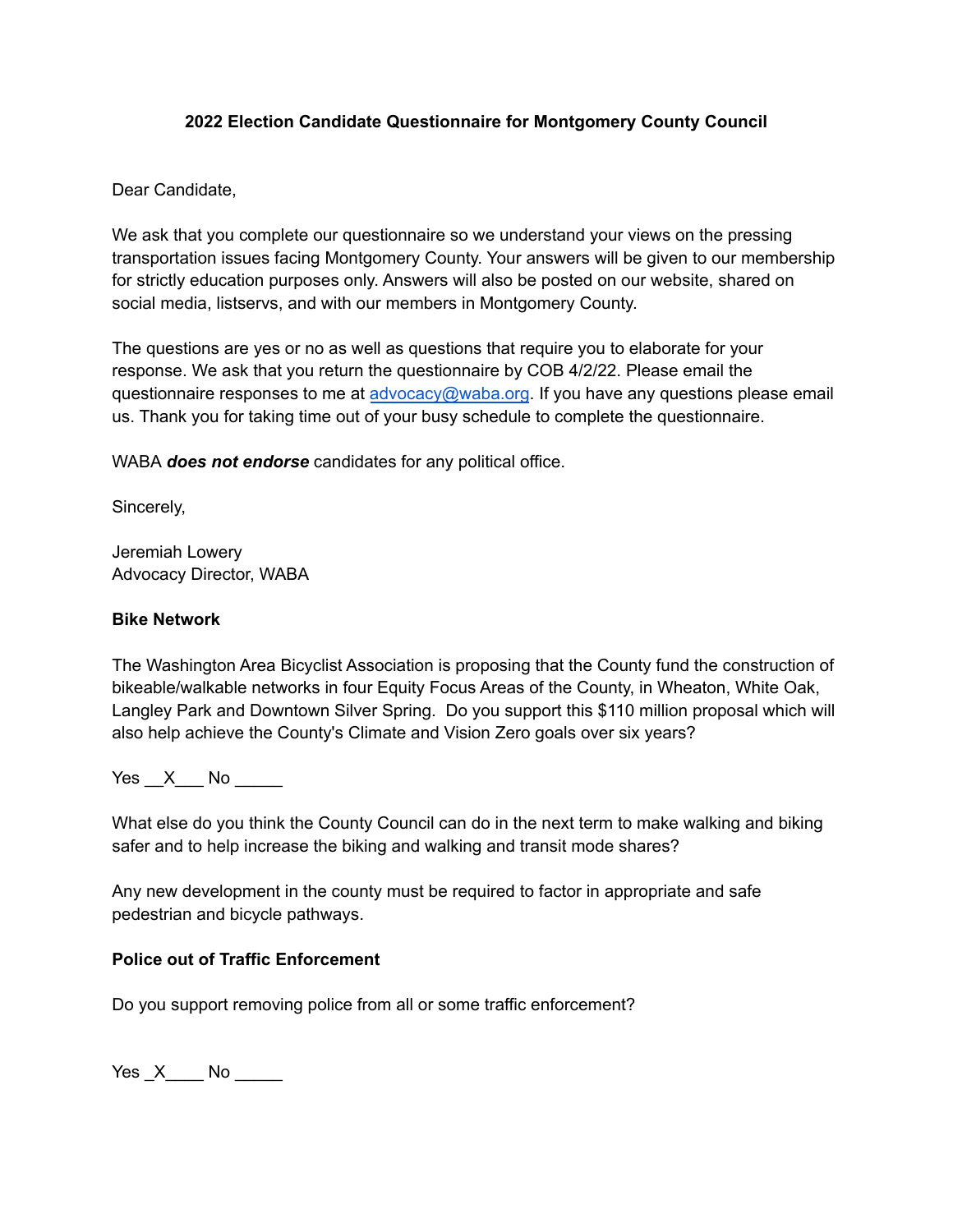How will you balance the need for traffic enforcement and equity while in office?

I do not support removing police from all traffic enforcement. If the police see a violation they should be permitted to pursue it and not have their hands tied behind their back as they try to take actions against violations. However, I think it is a question of prioritization. With the electronic capabilities we now have for enforcement of various traffic violations, police policy should be set to discourage any police focus on violations that will be captured electronically and police policy should eliminate "ticket quota" time.

### **Trails - repaving**

Do you support fully funding the budget request of the Parks Department to include monies for repaving the Sligo, Rock Creek and Capital Crescent Trails?

 $Yes \_ X \_ No \_$ 

# **Tunnel**

Do you support funding the \$55m project for this important regional trail connection through downtown Bethesda?

Yes  $X$  No  $\blacksquare$ 

Do you support funding that will complete construction of the project within the current FY 23-28 CIP period or sooner/later?

 $Yes \_\ X \_\$  No  $\_\_\_\$ 

#### **270 widening**

Do you support or oppose the proposal to widen parts of I-495 and I-270 to add four express toll lanes?

Yes No X

Yes I oppose, No I don't support.

Why or why not? And how would you show that support or opposition. Do you support other new highways or road expansions?